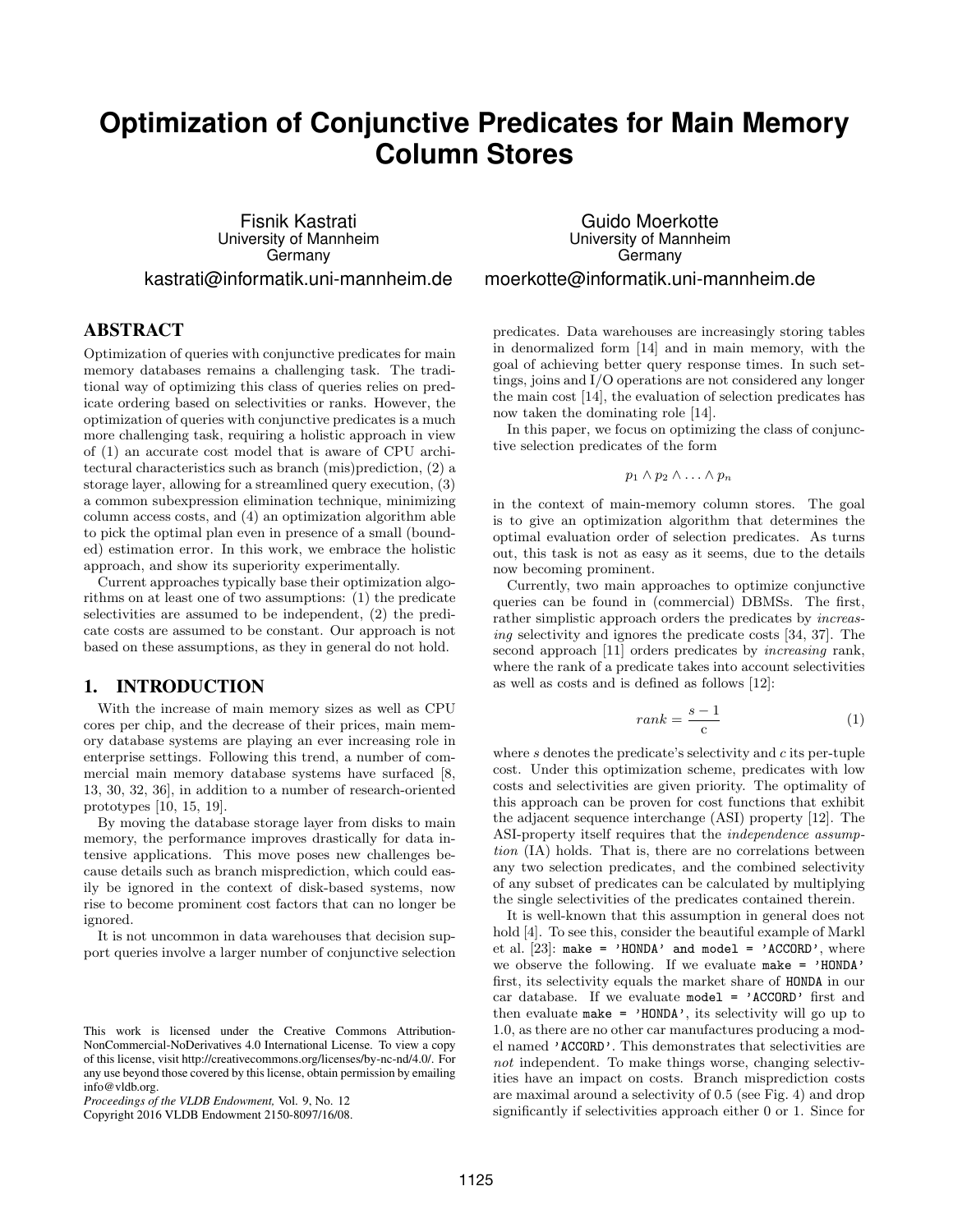inexpensive predicates like comparisons the branch misprediction costs are much higher than the predicate evaluation costs, neglecting branch misprediction costs results in very high error margins. Summarizing, predicate selectivities cannot be assumed to be independent, nor predicate costs to be constant. On the other hand, all previous approaches (see Sec. 2) rely on the assumption of constant predicate costs (CC) or IA.

In case of  $p_1 \equiv 0.49 \leq A$  and  $p_2 \equiv A \leq 0.51$ , the attribute access costs exceed the predicate evaluation costs by far. Since after the evaluation of  $p_1$  the attribute A has already been accessed, there is no need to access it again for  $p_2$  [1]. Thus, the costs of evaluating  $p_2$  drop significantly, showing the importance of common subexpression elimination (CSE). Most approaches do not take CSE into account (see Sec. 2).

A conjunction  $p_1 \wedge p_2$  of predicates can be evaluated by expressions either of the form  $p_1 \& p_2$  or of the form  $p_1 \& p_2$ . The evaluation of & is performed by first evaluating both its arguments. Then, the *logical* and  $(\wedge)$  is calculated by a *bit*wise and operation. The expression  $p_1 \& p_2$  is evaluated by first evaluating  $p_1$ . If  $p_1$  evaluates to false, this is the result. If  $p_1$  evaluates to true, then and only then  $p_2$  is evaluated. The result of this evaluation is the result of the whole expression. Thus, the evaluation of the expression  $p_1 \& p_2$  includes a conditional branch and, hence, a possibility for branch misprediction. The evaluation of the expression  $p_1 \& p_2$  does not include a conditional branch, although after its evaluation there might be one.

Ross [31] has considered in detail the effect of conditional branches on plan quality, and offered an algorithm which optimizes the branch misprediction penalty by cleverly connecting conjuncts with branching-and &&, and logical-and &. However, his algorithm does not consider CSE, and further, it relies on the IA. This leaves a large optimization potential unharvested and calls for a new optimization algorithm that abandons both IA, CC and supports CSE. Further, the algorithm in [31] has a time complexity of  $O(4^n)$ . In contrast, the algorithm presented in this work has a much lower time complexity of  $O(n2^n)$ , while it does not rely on the IA or CC, and, in addition, it supports CSE.

Traditionally, query processing is performed in two separate phases: query optimization and query execution. In this approach, the query optimizer (QO) takes the input query and produces a query execution plan (QEP). Then, the query execution engine (QEE) evaluates the QEP to produce the query's result. The important link between the QO and the QEE is the cost model. The cost model consists of a set of cost functions, which model the resource consumption of the QEE for a given QEP.

As most QEEs are based on a physical algebra, the total costs of a QEP can be calculated by the sum of the costs of the physical operators contained therein, and the cost model needs to provide cost functions for all physical operators supported by the QEE.

On the other hand, the QO takes the cost model to evaluate different QEPs and to select the cheapest one among all those considered. To this end, it is important that the cost functions are as precise as possible. But what is the precise meaning of precise? What is needed is an error metrics that measures the deviation of the cost functions from the real costs measured by executing plans in the QEE. As there are plenty of metrics to be found in the literature, the question is which one is to be chosen for the purpose of query processing? We answer this question in Sec. 4 by providing a theorem that directly links cost function errors to plan quality.

Since cost estimation errors have a profound negative influence on plan quality, it is important that the QEE allows for smooth and precise cost functions. On the other hand, if for the QEE assumptions such as IA and CC do not hold, the QO must take that into account. Thus, the QO and the QEE very much depend on each other.

Summarizing, our contributions are as follows:

- 1. the first optimization algorithm neither relying on the IA (independence assumption) nor the CC (constant predicate costs assumption) and taking CSE (common subexpression elimination) into account, while supporting both branching-and $(\&\&)$ , and logical-and $(\&)$ ,
- 2. an error metrics together with a new theorem showing a direct link between cost estimation errors and plan quality,
- 3. precise cost functions exploiting recent advances in approximation theory, and
- 4. a sampling based method to compute the required selectivities in order to abandon IA.

The rest of the paper is organized as follows. Sec. 2 presents the related work. In Sec. 3 we present the preliminaries for this paper. Sec. 4 presents our error metrics as well as a theorem and a corollary linking cost estimation errors to plan quality. Sec. 5 introduces our cost model and Sec. 6 presents the optimization algorithm. Sec. 7 shows experimental results followed by Sec. 8, which concludes the paper. Appendix A presents the iterator model implemented in System Tx. Appendix B gives a very efficient technique to compute predicate selectivities based on sampling.

# 2. RELATED WORK

A number of commercial systems order predicates by increasing selectivity without consideration of their costs. A good example is Vectorwise [34, 37], a well-known column store geared for analytical workloads.

A more serious approach is presented by Hellerstein et al. [11]. They propose a scheme for ordering expensive predicates in an optimal way. Predicates can include non-trivial user defined functions (UDFs), that are expensive to evaluate. To this end, predicates are ranked in ascending order of the rank metric shown in the Eq. (1) in the introduction. This ranking metric originates from join-ordering [12, 20]. Hellerstein et al. [11] conclude that sorting of expensive predicates according to the above ranking metric produces the optimal plan. However, this is true only under the IA. We have already seen that this assumption does not hold. In their work, CSE is not considered, and in addition, predicate costs are assumed to be constant, i.e., they rely on the CC assumption, too.

Kemper et al. [18] consider optimizing boolean expressions in object databases by means of heuristics. However, their optimization scheme assumes both CC and IA. Moreover, CSE is not considered.

As mentioned in the introduction, Ross [31] considers the optimization of conjunction of simple selections over arrays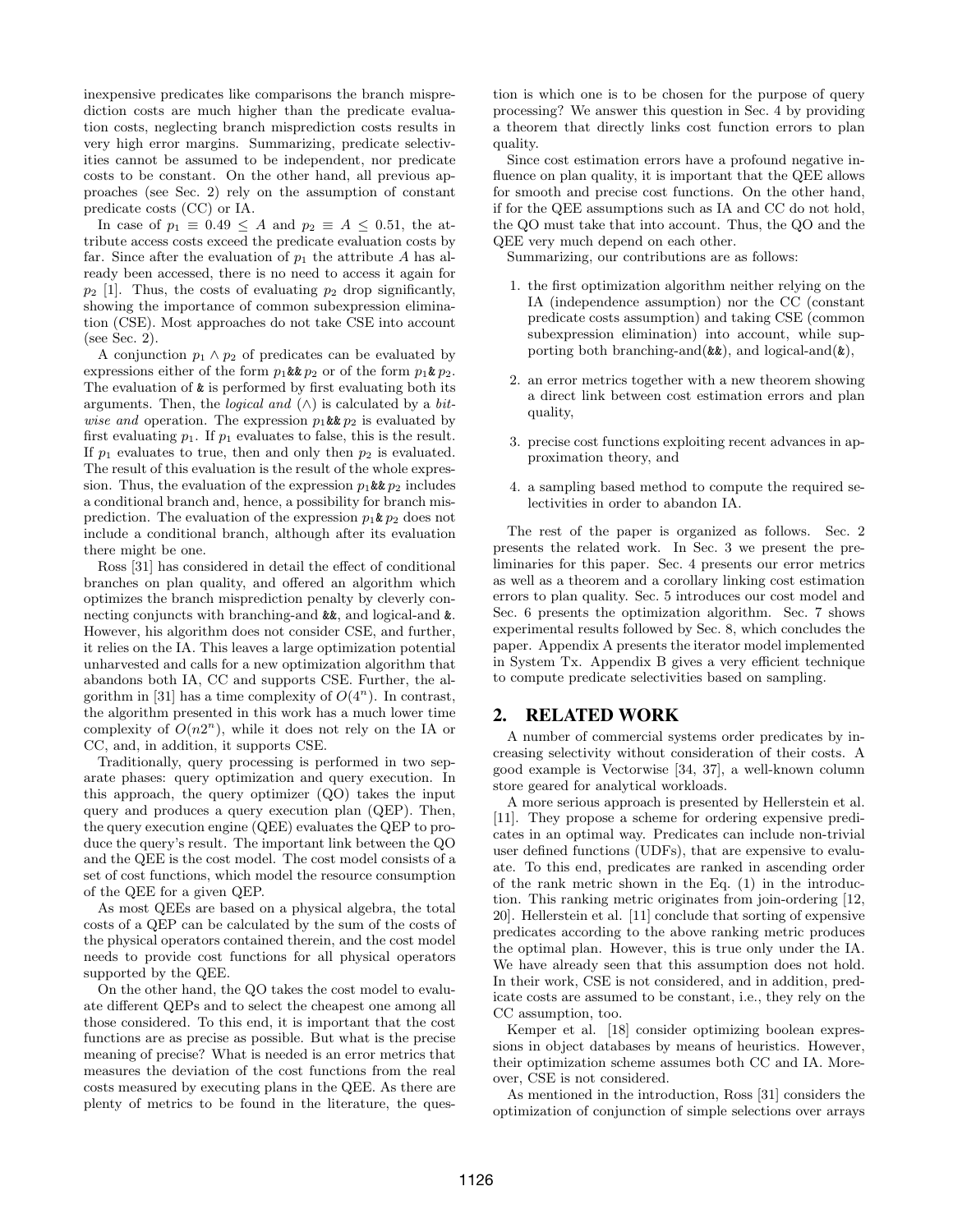residing in main-memory, with the goal of optimizing the branch misprediction costs. In contrast to our work, the work in [31] does not provide error bounds and assumes that conjunctions are evaluated by a single operator over a complete materialization. His evaluation technique does not support CSE. Our algorithm in turn allows for pipelined query execution, where selection operators can be broken into a tree of operators. Furthermore, the algorithm in [31] relies on the IA and has a time complexity of  $O(4^n)$ . The time complexity of our algorithm is lower –  $O(n 2^n)$ , while doing more: it considers CSE, and it does not rely on the IA.

The work by Munagala et al. [27] considers ordering of selection predicates by adopting approximation algorithms such as the set cover problem algorithm, coined *pipelined* set cover. The authors of [27] provide two approximation algorithms, an algorithm which is based on a greedy, and another based on a local-search heuristics. Their cost function simply counts the number of elements that each set covers, where, in turn, each set is mapped to an operator evaluating a selection predicate. Considering only the number of elements processed does not provide an accurate cost function. Furthermore, this work relies on both constant predicate costs and the IA.

Neumann et al. [29] consider the optimization of selections depending on expensive UDF calls. Their work is based on both constant predicate costs and the IA.

Table 1 presents a clear view on related work, the assumptions they make, the support of CSE, and the support of branching( $\&$ ) vs. non-branching  $(\&)$  code.

| Work in                |      | Assumes        | <b>Supports</b> |              |  |
|------------------------|------|----------------|-----------------|--------------|--|
|                        | TА   | CC             | CSE             | '&&).<br>(x) |  |
| Kemper et al. [18]     | Yes  | Yes            | No              | No           |  |
| Hellerstein et al.[11] | Yes  | Yes            | No              | No           |  |
| Ross [31]              | Yes. | N <sub>0</sub> | No              | Yes          |  |
| Munagala et al. [27]   | Yes  | Yes            | No              | No           |  |
| Neumann et al.[29]     | Yes  | Yes            | Yes             | No           |  |
| here                   | No   | Nο             | Yes             | Yes          |  |

Table 1: Overview of related work

#### 3. PRELIMINARIES

In this section, we present the algebraic operators used in this paper.

#### Sequential scan operator:  $\text{scan}(R)$

This operator scans an input relation  $R$  by means of a tuple  $t$ . The tuple  $t$  contains an attribute named RID, which represents the row identifier (RID), and pointers to columns of R; these pointers are offsets to the respective column values. The number of pointers in tuple  $t$  is query dependent, that is, for each attribute required in a query, there is a pointer to the values of that attribute (i.e., column).

The scan operator iterates over all "tuples" by incrementing the pointers in  $t$  and the RID variable. The tuple  $t$ is pushed iteratively to the consumer operator via the consumer's step method call (see Appendix A).

Map operator:  $\chi_{A_1:e'_1,...,A_k:e'_k}(e)$  and  $\chi_{*(A_1,A_2,...,A_k)}(e)$ The map operator [2, 17] is of fundamental importance. It can extend a tuple produced by the input (partial) plan e, by a new attribute A whose value is calculated via an arbitrary expression  $e'$ :

$$
\chi_{A:e'}(e) := \{ t \circ [A:v] \mid t \in e, v = e'(t) \}
$$

We generalize the map operator for many attributes as follows:

$$
\chi_{A_1:e'_1,\ldots,A_k:e'_k}(e) := \chi_{A_k:e'_k}(\ldots \chi_{A_1:e'_1}(e) \ldots)
$$

If we are interested not in the new attribute names, but only on the dereference (column access) operation, we denote the map operator by  $\chi_{*(A_1,A_2,...,A_k)}(e)$ , where  $A_1, A_2,..., A_k$ stand for the attributes (i.e., columns) that this operator dereferences. The map operator in System Tx is used for dereferencing column values by means of either RIDs or column pointers (see Appendix A).

**Selection operator:**  $\sigma_p(e)$  is the usual selection operator.

# 4. THE LINK BETWEEN Q-ERROR AND PLAN QUALITY

One can not expect that cost functions give exactly the same results as the measured costs, especially since the measured costs are typically non-deterministic. It follows that an error metric is required in order to measure the deviation of the estimated from the measured costs.

The error metrics we use is the *q-error*. Let  $x > 0$  be a value and  $\hat{x} > 0$  be an estimate for it. Then, the *q-error* of the estimate  $\hat{x}$  is defined as

$$
q\text{-error}(\hat{x}) := \left\|\hat{x}/x\right\|_Q,
$$

where

$$
||y||_Q := \max\{y, 1/y\}.
$$

Thus, the q-error measures the factor by which the estimate  $\hat{x}$  deviates from the true value x. The q-error itself is well known [3, 7, 9, 16, 26], but so far has only been applied to measure cardinality estimation errors. We apply it to measure the error of cost functions and show that there is a direct link between the q-error and plan quality.

Let  $\mathcal{C}(e)$  denote the result of some cost function applied to some algebraic expression e, and let  $\mathcal{M}(e)$  denote the true measured costs (e.g., runtime). Then, according to our definition, the q-error of the cost function  $\mathcal{C}(e)$  is

$$
q\text{-error}(\mathcal{C}(e)) = \|\mathcal{M}(e)/\mathcal{C}(e)\|_{Q}.
$$

Choosing the q-error as the error metrics of choice is well justified by the following theorem and its corollary, for which we need some preparation. Let  $\mathcal{E} = \{e_1, \ldots, e_k\}$  denote a set of plans. This set could be, for example, a set of plans equivalent to a given query and generated/explored by the plan generator. However,  $\mathcal E$  can be an arbitrary set of plans, making the theorem and its corollary very general. Further, let  $e_{opt}$  be the optimal plan for a query  $Q$ , minimizing  $\mathcal{M}(e)$ , and  $e_{best}$  the best plan, minimizing  $\mathcal{C}(e)$ . We are now interested in the factor by which the true costs of  $e_{best}$  are larger than the true costs of the optimal plan  $e_{opt}$ . An upper bound for this factor is given in the following theorem.

THEOREM 4.1. If for all  $e_i \in \mathcal{E}$ 

$$
\|\mathcal{C}(e_i)/\mathcal{M}(e_i)\|_{Q} \leq q
$$

for some q, then

$$
\|\mathcal{M}(e_{best})/\mathcal{M}(e_{opt})\|_Q \leq q^2
$$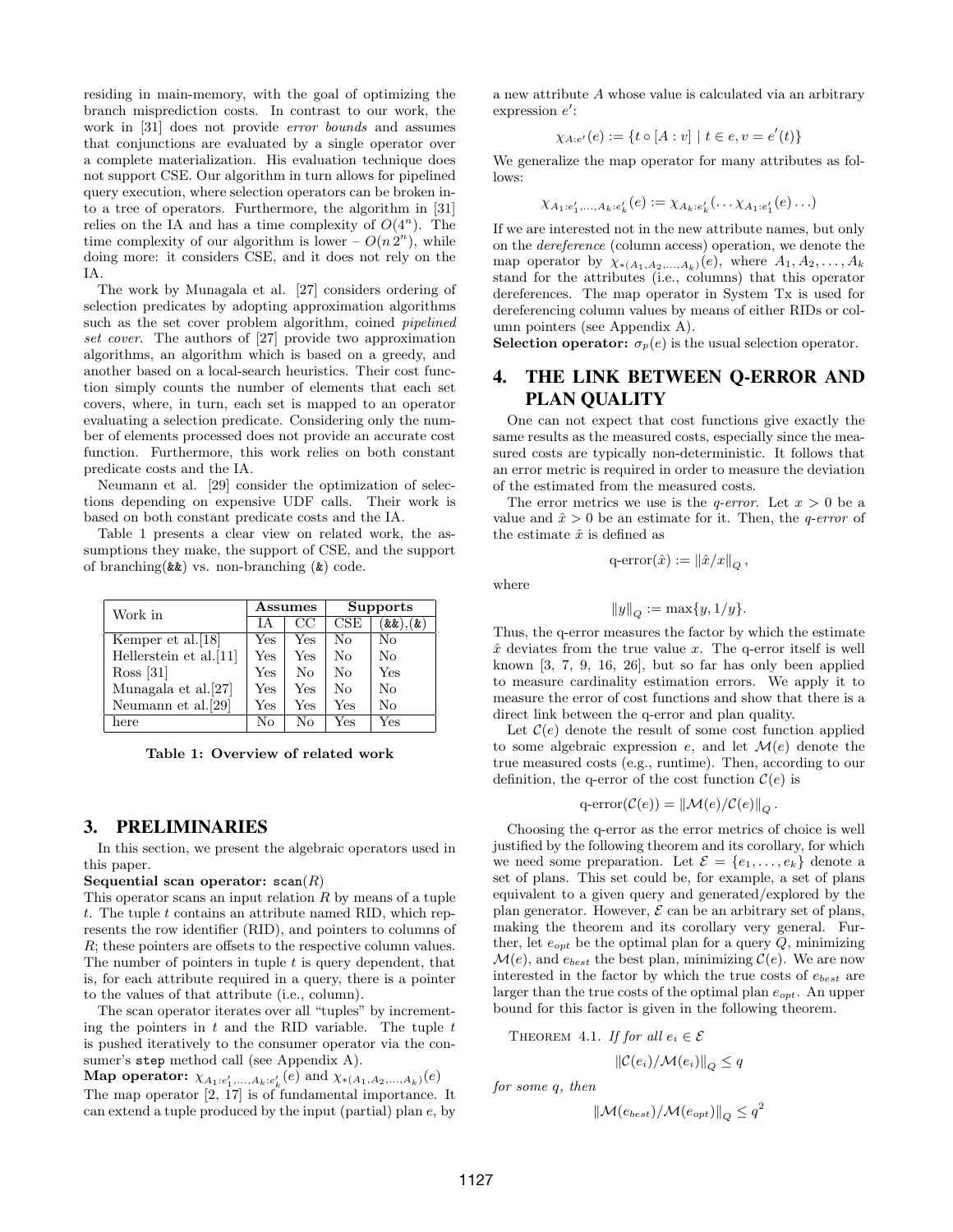Consider the case where  $\mathcal E$  contains all the plans for a given query. Then, Theorem 4.1 tells us that if our cost function is precise up to a factor of  $q$ , then the plan picked under this (erroneous) cost function is at most a factor of  $q^2$  away from the optimal plan. Since  $q^2$  grows fast, this gives us some incentive to minimize  $q$ .

In terms of the cardinality estimation error, it was shown in [26] that the theoretical upper bound for the plan quality is higher, a factor of  $q^4$ , given that the q-errors of the cardinality estimates are bounded by  $q$ . In line with these two theoretical findings are the experimental results of Leis et al. [21]. They observe that cardinality estimation errors have a much higher impact on plan quality than cost model errors.

An important corollary to the theorem is:

COROLLARY 4.2. If for all  $e_i \in \mathcal{E}$ 

$$
\|\mathcal{C}(e_i)/\mathcal{M}(e_i)\|_{Q} \leq q
$$

for some q and for all  $e_i \neq e_{opt}$ 

$$
q < \sqrt{\|\mathcal{M}(e_i)/\mathcal{M}(e_{opt})\|_{Q}},
$$

then

$$
\mathcal{M}(e_{\textit{best}}) = \mathcal{M}(e_{\textit{opt}}).
$$

Thus, if the q-error of C is small enough (here  $\leq q$ ), then the best plan chosen has the same cost as the optimal plan. Hence, the plan generator will still pick the optimal plan despite of the error in the cost function. This corollary thus gives us an additional incentive to keep the q-error of our cost functions as small as possible. We now present the proofs.

**Proof of Theorem 4.1** Since under the cost function  $\mathcal{C}$ the plan  $e_{best}$  is minimal, we must have

$$
\mathcal{C}(e_{\text{best}}) \leq \mathcal{C}(e_{\text{opt}}),
$$

and since under  $M$  the plan  $e_{opt}$  is minimal, we have

$$
\mathcal{M}(e_{\rm opt}) \leq \mathcal{M}(e_{\rm best}).
$$

Since for all plans e we have  $\|\mathcal{M}(e)/\mathcal{C}(e)\|_{\mathcal{O}} \leq q$ , we can conclude that  $1$ 

$$
\mathcal{M}(e_{\text{best}}) \leq q\mathcal{C}(e_{\text{best}})
$$
  

$$
\mathcal{M}(e_{\text{opt}}) \geq (1/q)\mathcal{C}(e_{\text{opt}}).
$$

Using all these inequalities, we can derive

$$
\|\mathcal{M}(e_{\text{best}})/\mathcal{M}(e_{\text{opt}})\|_{Q} \leq \frac{\mathcal{M}(e_{\text{best}})}{\mathcal{M}(e_{\text{opt}})} \leq \frac{q\mathcal{C}(e_{\text{best}})}{(1/q)\mathcal{C}(e_{\text{opt}})} \leq \frac{q\mathcal{C}(e_{\text{opt}})}{(1/q)\mathcal{C}(e_{\text{opt}})} \leq \frac{q\mathcal{C}(e_{\text{opt}})}{q^2}
$$

**Proof of Cor. 4.2** Assume  $\mathcal{M}(e_{\text{best}}) \neq \mathcal{M}(e_{\text{opt}})$ . Then, by Theorem 4.1 we have the following contradiction:

$$
\frac{\mathcal{M}(e_{\text{best}})}{\mathcal{M}(e_{\text{opt}})} \le q^2 < \frac{\mathcal{M}(e_{\text{best}})}{\mathcal{M}(e_{\text{opt}})}
$$
\n
$$
\frac{1}{\forall x > 0 \|\bar{x}\|_Q \le q \Longrightarrow 1/q \le x \le q} \Box
$$

# 5. THE COST MODEL

| Notation                    | Description                                       |
|-----------------------------|---------------------------------------------------|
| R                           | relation                                          |
| $A_{(i)}, B_{(i)}, \ldots$  | attributes, with and without index                |
| А                           | set of attributes                                 |
| $\chi_{*(\mathcal{A})}$     | map operator accessing $A$                        |
| $a_x, b_x$                  | constants for map operator                        |
| deref(d)                    | costs of dereferencing d columns                  |
| p(i)                        | predicates                                        |
| $s_{(i)}$ , sel $(p_{(i)})$ | selectivities for predicates                      |
| $\boldsymbol{P}$            | set of predicates, interpreted conjunctively      |
| $\operatorname{sel}(P)$     | selectivity of a set of predicates                |
| $\epsilon$                  | some algebraic expression (plan)                  |
| $a_s, b_s$                  | constants for scan operator                       |
| $a_{in}$ , $a_{out}$        | constants for processing input/output tuples      |
| $\mathcal{B}(s)$            | branch misprediction cost for selectivity s       |
| $\mathcal{C}(e)$            | $\cos t$ function applied to e, estimated runtime |
| $\mathcal{M}(e)$            | measured (true) cost, e.g., runtime for $e$       |

Table 2: Notation

$$
C(\operatorname{scan}(R)) = |R| * a_s + b_s
$$
  
\n
$$
C(\chi_{*(A)}(e)) = |e| * (\operatorname{dere} f(1, n) + a_\chi) + b_\chi
$$
  
\n
$$
C(p_1 \& p_2) = C(p_1) + C(p_2) + C(\&)
$$
  
\n
$$
C(p_1 \& p_2) = C(p_1) + B(s_1) + s_1 C(p_2)
$$
  
\n
$$
C(\sigma_p(e)) = |e| * (C(p) + B(\operatorname{sel}(p)) + a_{in} + \operatorname{sel}(p) * a_{out})
$$

#### Table 3: Cost functions

This section contains our cost model as well as its validation. It is organized as follows. First, we state the basic cost functions for the physical operators scan, selection  $(\sigma)$ , and map  $(\chi)$  (see Sec. 3). Additionally, we provide cost functions for the evaluation of conjunctions  $p_1 \wedge p_2$  of predicates by expressions either of the form  $p_1 \& p_2$  or of the form  $p_1$ &&  $p_2$ . Afterwards, we present the cost functions for memory accesses and branch misprediction. Last, we evaluate the precision of our cost model.

As we will see, our cost functions are mostly linear combinations of linear components. Some of them contain branch misprediction costs as a non-linear component. In any case, the cost functions contain parameters that must be filled in. This process is called calibration, and it depends on the hardware. In our system, the calibration process is *auto*mated. Three plans are executed on different relations of varying sizes: (1) simple scans, (2) scans followed by a map operator with memory accesses, and (3) scans followed by a map operator and then by a selection operator. These plans correspond to plans a-c in Fig. 5. The selection operator in System Tx depends on the values generated by the map operator, hence there is always a map operator preceding a selection operator. Since these plans are incrementally more complex, it is easy to extract the costs of a single operator from the measurements. For each operator, the extracted measurements are then approximated, using the cost functions.

Since we are interested in minimizing the q-error, we do not use standard approximation techniques like linear regression, as they minimize the  $l_2$  error, which is not really

 $\Box$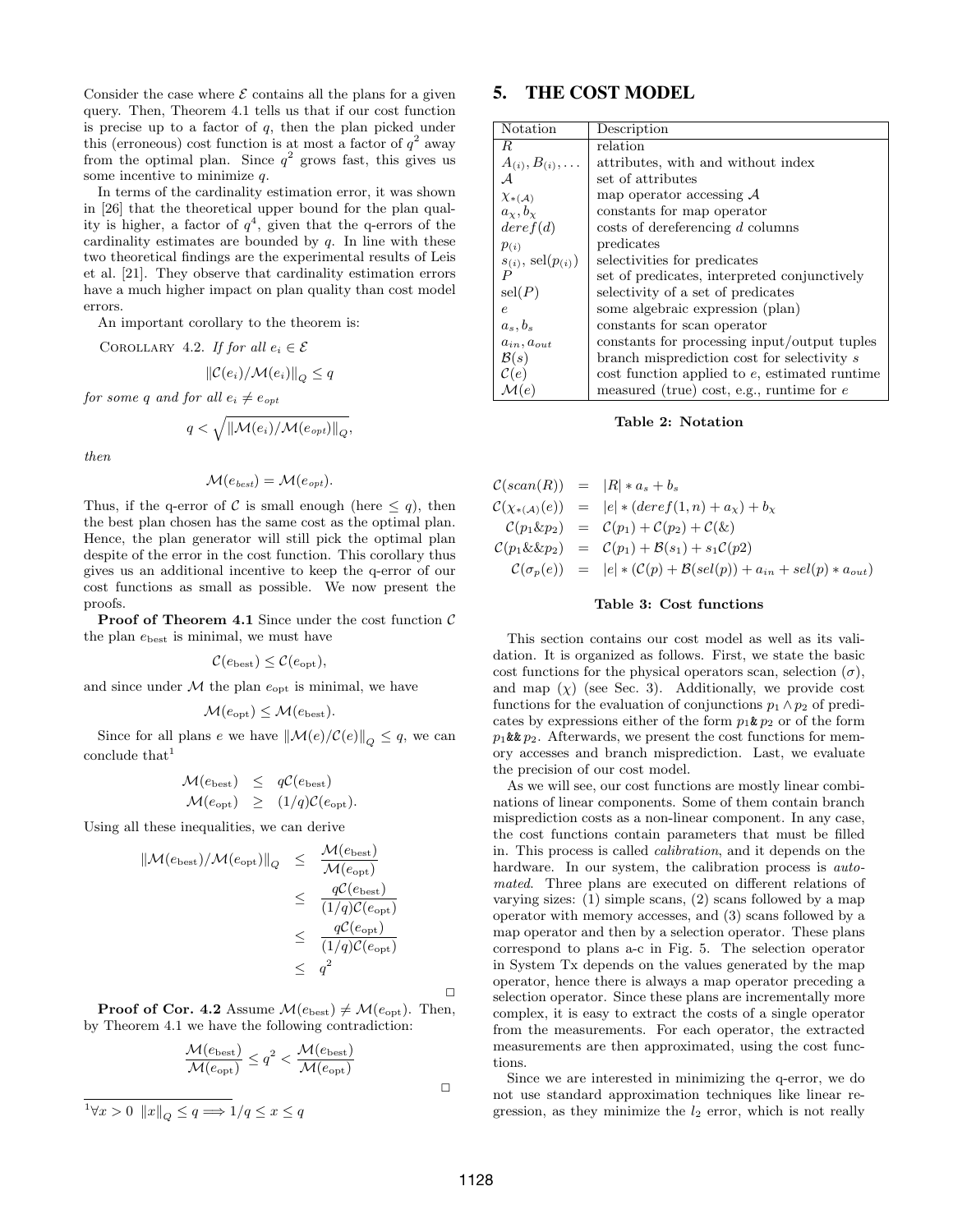useful in the context of query processing. Instead, we apply the approximation techniques presented in [33], since they allow approximations that directly minimize the q-error.

# 5.1 Cost Functions

For convenience, all notational details are summarized in Table 2, and all cost functions are presented in Table 3. Let us now briefly discuss the cost functions.

The scan and map operator both exhibit linear costs, and their cost functions are thus rather simple (see Table 3). These cost equations can be derived by looking at the implementation details of each operator (such details for System Tx are shown in Appendix A). For example, the scan operator depends on the relation size  $|R|$  as well as constants, e.g., cost of incrementing iterator, tuple pipelining.

In similar fashion, the map operator depends on the number of input tuples  $|e|$  and the dereferenciation costs  $(deref)$ in addition to its constants (processing input/output tuples). In general, the dereferenciation costs can be replaced by general expression evaluation costs, especially if expensive function calls occur.

As noted before, a conjunction  $p_1 \wedge p_2$  of predicates can be evaluated by expressions either of the form  $p_1 \& p_2$  or of the form  $p_1$ &  $p_2$ . This explains the cost functions given in Table 3 for both of these expressions.

Last comes the selection operator. Its cost function is a linear combination of linear and non-linear components. The non-linear component  $(\beta)$  accounts for branch misprediction costs. For older database systems that still use an algebra that by tuple passing have an overhead, the scan together with the map and the selection operator can be merged into one operator; the cost of this new operator is then the sum of the cost of the scan, the map and the selection operator.

# 5.2 Memory Access Costs

Measuring memory access costs amounts to measuring the costs of our map operator  $\chi_{*(A_1,A_2,...,A_k)}$ , for some attributes (i.e., columns)  $A_1, A_2, \ldots, A_k$ .

The costs of the map operator clearly depend on the column access/dereferenciation costs. We measure the costs of the dereference operator by measuring the costs for plans shown in Fig. 1. By subtracting the cost of the scan opera-



#### Figure 1: Plan types for measuring the costs of the dereference operator

tor, we precisely capture the cost of the dereference operator. After we have isolated the costs for the dereference operator, we approximate them by taking the  $q$ -middle<sup>2</sup>:

q-middle = 
$$
\sqrt{\max(x)\min(x)}
$$

where  $x$  denotes the dereference costs. That is, we use a single constant for each number of simultaneously accessed columns.

The run-times for a number of plans dereferencing up to 9 different columns are shown in Fig. 2. The q-errors for all



Figure 2: System Tx: column access costs

the plans and database sizes depicted in Fig. 2 are shown in Fig. 3. Note that we report the max q-error for all database sizes  $([2^{12}, 2^{28}])$ , for up to 9 column dereferences at the time. The max q-error is very small for all the plans. In the worst



Figure 3: Q-Error of dereferenciation

case, for a plan dereferencing 2 columns at the same time, it can be off from the true costs by a maximum factor of 1.4. When the number of column accesses is greater than 2, the q-error drops below 1.1. The reason for this is the hardware prefetcher.

# 5.3 Branch Misprediction Costs



Figure 4: Execution time of a selection operator

Fig. 4 shows the execution time of a simple scan over a column A, with a cardinality  $2^{24}$  and with a selection predicate  $A < \theta$  for varying  $\theta$  and thus selectivities. The main reason for this hill shape is the branch misprediction penalty. Modern CPUs are very good at predicting branches when they are taken nearly always or never. The worst performance occurs at the selectivity of 0.5. At such selectivity,

<sup>&</sup>lt;sup>2</sup>Also known as the geometric mean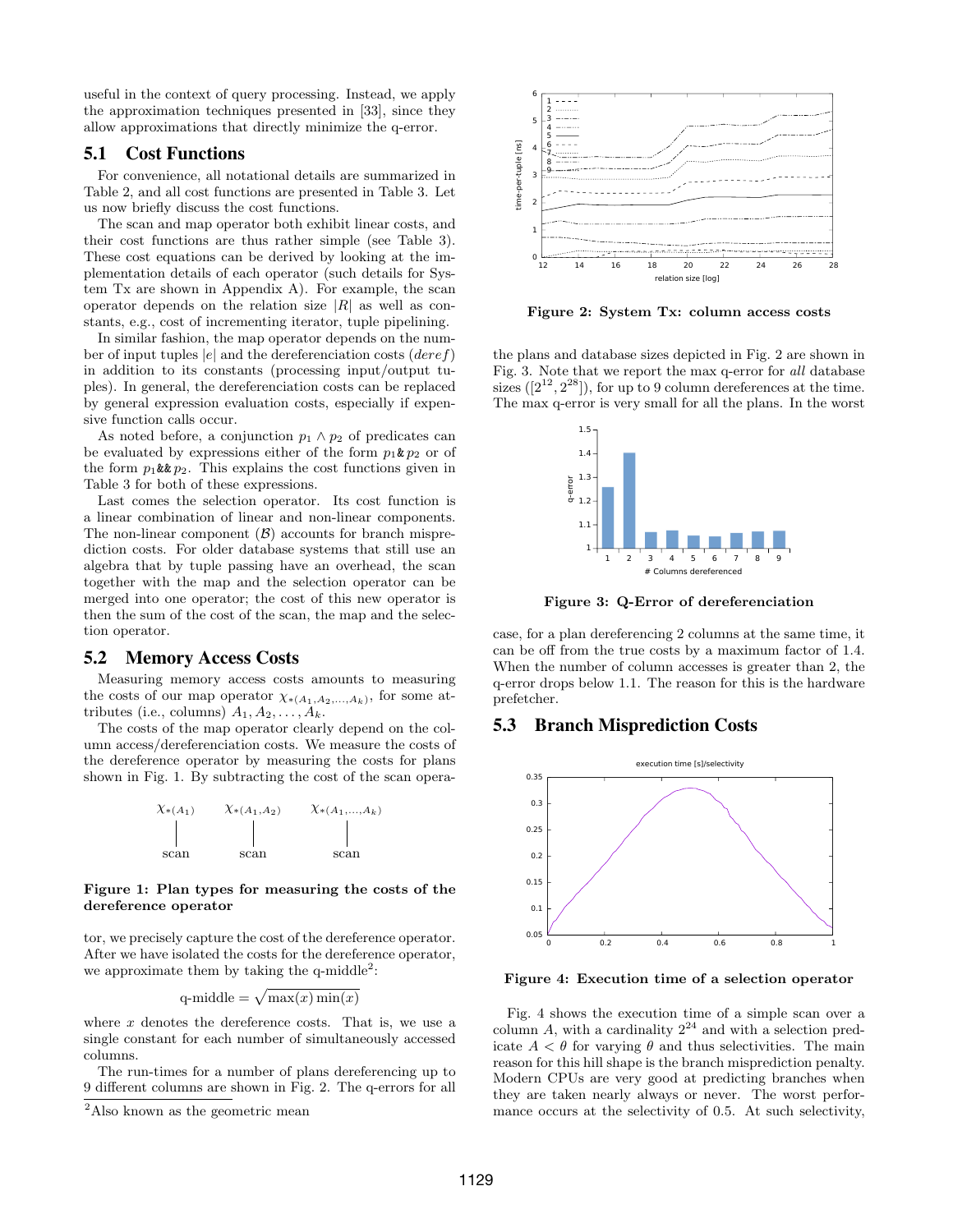each branch outcome is taken with a probability of 0.5, thus making it hard for the CPU to predict it.

In order to extract the branch misprediction cost from the execution time of a selection, we proceed as follows. Recall the cost formula for the selection defined in Section 5.1:

$$
\mathcal{C}(\sigma_p(e)) = |e| * (\mathcal{C}(p) + \mathcal{B}(sel(p)) + a_{in} + sel(p) * a_{out}).
$$

For a selection over an attribute A belonging to some relation  $R$ , we have:

$$
\mathcal{C}(\sigma_p(A)) = n * (a_{in} + \mathcal{C}(p)) + n * s * a_{out} + n * \mathcal{B}(s), (2)
$$

where *n* denotes the input cardinality (i.e.,  $n = |e|$ ), and  $s = sel(p)$ . Let us denote the measured cost for a given selectivity s by  $\mathcal{M}(s)$ . Then, Eq. (2) becomes

$$
\mathcal{M}(s) = n * (a_{in} + \mathcal{C}(p)) + n * s * a_{out} + n * \mathcal{B}(s).
$$
 (3)

For selectivity 0,

$$
\mathcal{M}(0) = n * (a_{in} + \mathcal{C}(p)),
$$

and for selectivity 1,

$$
\mathcal{M}(1) = \mathcal{M}(0) + n * a_{out} ,
$$

and thus

$$
a_{out} = \frac{\mathcal{M}(1) - \mathcal{M}(0)}{n}
$$

Using these equations, we derive from Eq. (3)

$$
\mathcal{M}(s) = \mathcal{M}(0) + s * (\mathcal{M}(1) - \mathcal{M}(0)) + n * \mathcal{B}(s), \quad (4)
$$

and thus the branch misprediction cost for a given selectivity s is:

$$
\mathcal{B}(s) = (\mathcal{M}(s) - \mathcal{M}(0) - s * (\mathcal{M}(1) - \mathcal{M}(0)))/n.
$$
 (5)

The branch misprediction can be very well approximated under the q-error [26] by a polynomial of degree 4, yielding a very low q-error: 1.08. The branch misprediction can also be well approximated by a cheaper piecewise approximation function:

$$
\mathcal{B}(s) := \begin{cases} 6.264 * s + 0.0031 & s < 0.4 \\ -27.17 * s^2 + 26.88 * s - 3.96 & 0.4 \le s \le 0.6 \\ -6.065 * s + 6.065 & 0.6 < s \end{cases}
$$

which yields a q-error of only 1.03. Note that the selectivity boundaries can be automatically derived using binary search.

# 5.4 Cost Model Validation

In order to validate our cost model, we compared the measured execution times of several plans (see Fig. 5) with the execution times predicted by our cost model. These plan types were chosen as they cover most of the cases, and all other plan types build on top of them. Every plan was executed for different relation sizes and plan parameters, i.e., constants occurring within the predicates. The q-error we report is the maximum over all these measurements. Table 4 shows the maximum q-error we observed for each of the plans in Fig. 5.

Table 4 confirms that our cost functions are very accurate, yielding a maximum q-error of 1.3. That is, in the worst case, the upper bound on deviation of our approximated cost functions from the true costs can be a factor of 1.3. Thus, we conclude that our cost model is precise enough to serve the QO's objective.

| Plan type | q-error |
|-----------|---------|
| (a)       | 1.09    |
| (b)       | 1.1     |
| (c)       | 1.08    |
| (d)       | 1.34    |
| (e)       | 1.09    |
| (f)       | 1.14    |
| (g)       | 1.27    |

Table 4: True vs. estimated costs

# 6. THE OPTIMIZATION ALGORITHM

In this section, we present our optimization algorithm coined DPSel. DPSel is responsible for producing query plans for evaluating conjunctions of selection predicates. It is based on dynamic programming. Fig. 7 shows its pseudocode.

DP algorithms generate solutions in a bottom-up fashion by combining solutions of smaller problems [6]. DPSEL accepts as input an expression with an arbitrary number of selection predicates connected conjunctively. Further, selectivities must be provided for each subset of the predicates occurring in the conjunction. These can be calculated beforehand, using the method of entropy maximation [22], or via sampling as shown in Appendix B. In addition, our devised cost model is utilized by DPsel to calculate actual costs. The output of DPsel is the best query evaluation plan, i.e., a plan with the lowest estimated execution cost. Thereby, DPsel requires neither the IA nor the CC assumption. Moreover, it supports CSE, branching-and(&&) and  $logical-and(**k**)$ .

The algorithm starts by initializing an empty DP table and storing a plan consisting of only the scan operator (cf. lines 1-2 in Fig. 7). Operators evaluating selection predicates are built on top of this operator. The loop in line 3 iterates over all subsets  $P'$  of predicates  $P$ .

The loop in line  $5$  iterates over the predicates in  $P$  which are not in  $P'$ . These are the new predicates that are not yet included in the existing partial plans stored in the DP table. Adding the new predicates to the existing (partial) plans is the responsibility of the BUILDPLANS procedure, shown in Fig. 6. This method takes as an input a predicate and an existing partial plan.

A selection predicate depends on a certain set of map operators, thus forming the notion of the dependency graph [29]. For each operator that relies on values generated by some map operator, we draw an edge between that operator and the map operator on which it depends. For illustration purposes, consider the evaluation of the following query:

$$
A > 10 \land A \le 100 \land 5 \ge wordcount(B) \land wordcount(B) \le 15
$$

over some relation R(A:int, B:text). Its dependency graph is shown in Fig. 9. The UDF wordcount returns the word count of its input parameter, and it expects that the input parameter contains text. To this end, we are interested to find all those tuples which have for the attribute A their values in range of (10, 100], and have a word count between 5 and 15 for the attribute values of B.

Selections involving attribute values of A depend on the map operator which generates the attribute values of  $A$ , whereas the selections involving values of the wordcount depend on the map operator which generates the values of the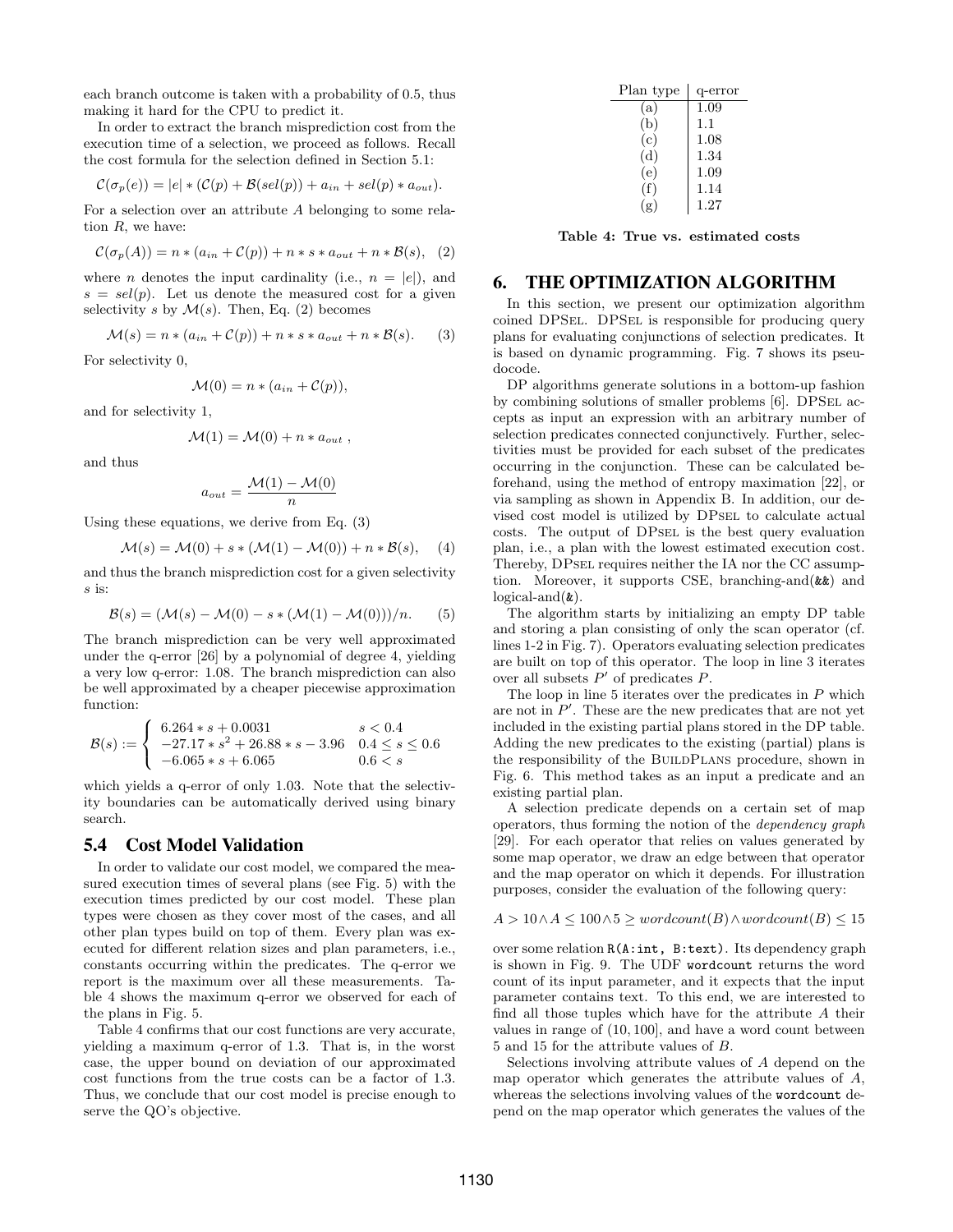



 $BULDPLANS(p, e)$ 

**Input:** a selection predicate  $p$ an expression e (partial plan) Output: plan container B 1  $X_e = \bigcup_{p_i \in e} X_{p_i}$ 2  $X_{p|e} = X_p \setminus X_e$  // outstanding maps 3  $B = {\{\sigma_p(X_{p|e}(e))\}}$ 4 if  $e = \sigma_{p'}(X_{p|e}(e'))$ 5  $B + \frac{1}{-\sigma_{p' \& p}(X_{p|e}(e'))}$ 6  $B = \sigma_{p' \& \& p}(\dot{X}_{p|e}(e'))$ 7 return B

Figure 6: Pseudocode for BUILDPLANS

DPSel

**Input:** a set  $P = \{p_0, \ldots, p_{n-1}\}\$  of predicates Output: an optimal plan 1  $DP =$  an empty DP table, size  $\rightarrow 2^n$ 2  $DP[\emptyset] = scan(R)$ 3 for each  $0 \le i < 2<sup>n</sup> - 1$  ascending 4  $P' = \{p_k \in P \mid (|i/2^k| \mod 2) = 1\}$ 5 **for each**  $p_j \in P \setminus P'$ 6 **for each**  $e_j \in \text{BULDPLANS}(p_j, DP[P'])$ 7 STORESOLUTION $(e_j, P' \cup \{p_j\}, DP)$ 8 return  $DP[P]$ 

Figure 7: Pseudocode for DPSel

wordcount. The wordcount itself depends on the map operator generating attribute values of B, respectively. The attribute values of A in the above predicate are needed in two places, that is, there is a common subexpression. However, we can use only a single map operator generating the

 $STORESOLUTION(e, P, DP)$ Input: an expression e a set of predicate(s) P a DP table Output: none, affects DP 1 if  $DP[P] == NULL \vee \mathcal{C}(DP[P]) > \mathcal{C}(e)$ 2  $DP[P] = e$ 



values of A, instead of two, this way eliminating the common subexpression. The same applies for the UDF function call wordcount. UDF function calls can be much more expensive to evaluate than column dereference operations, therefore considering CSE is of crucial importance when searching for the optimal plan.

$$
\sigma_{w \geq 5} \qquad \sigma_{w \leq 15}
$$
\n
$$
\sigma_{a > 10} \qquad \sigma_{a \leq 100}
$$
\n
$$
\chi_{w: word count}
$$
\n
$$
\chi_{a:*(A)} \qquad \chi_{b:*(B)}
$$

#### Figure 9: Dependency graph for the example query

In the procedure BUILDPLANS, the set of dependencies that each input predicate  $p$  depends on, as well as CSE, are taken care of in lines 1,2. For the sequence of selections in the partial plan e, their already executed map dependencies are denoted by

$$
X_e=\cup_{p_i\in e}X_{p_i},
$$

whereas the map dependencies of the input predicate  $p$ , which are still to be executed, are denoted by

$$
X_{p|e} = X_p \setminus X_e.
$$

After the map operators and CSE are taken care of, three different (logically equivalent) plans are created: 1) the input predicate is evaluated by a standalone selection operator added on top of the input plan, 2) the predicate is connected by the logical-and  $({\cal E})$  connection to the predicate(s) evaluated by the top selection operator in the input plan, and 3) the predicate is connected in a similar fashion as in 2), but by using the branching-and ('&&') connection instead of the logical-and. Plans of type (2) and (3) only make sense when the top operator of the existing partial plan  $e$  is a selection operator. This check is made in line 4 of the procedure BuildPlans. The newly constructed plans are returned to the main method. The main method (line 7) passes these plans to the STORESOLUTION procedure (see Fig. 8), which in turn stores the dominating plan (the plan with the lowest cost) in the DP table, and other plans are pruned. Finally, the algorithm returns the best plan with the optimal cost for evaluating the given set  $P$  of selection predicates. To this end, the time complexity of DPSEL is  $O(n 2<sup>n</sup>)$ .

Subset enumeration (cf. lines 3 - 4 in Fig. 7) can be very efficiently computed by means of bitvectors. In bitvector representation, the numbers from 0 to  $2<sup>n</sup> - 1$ , incremented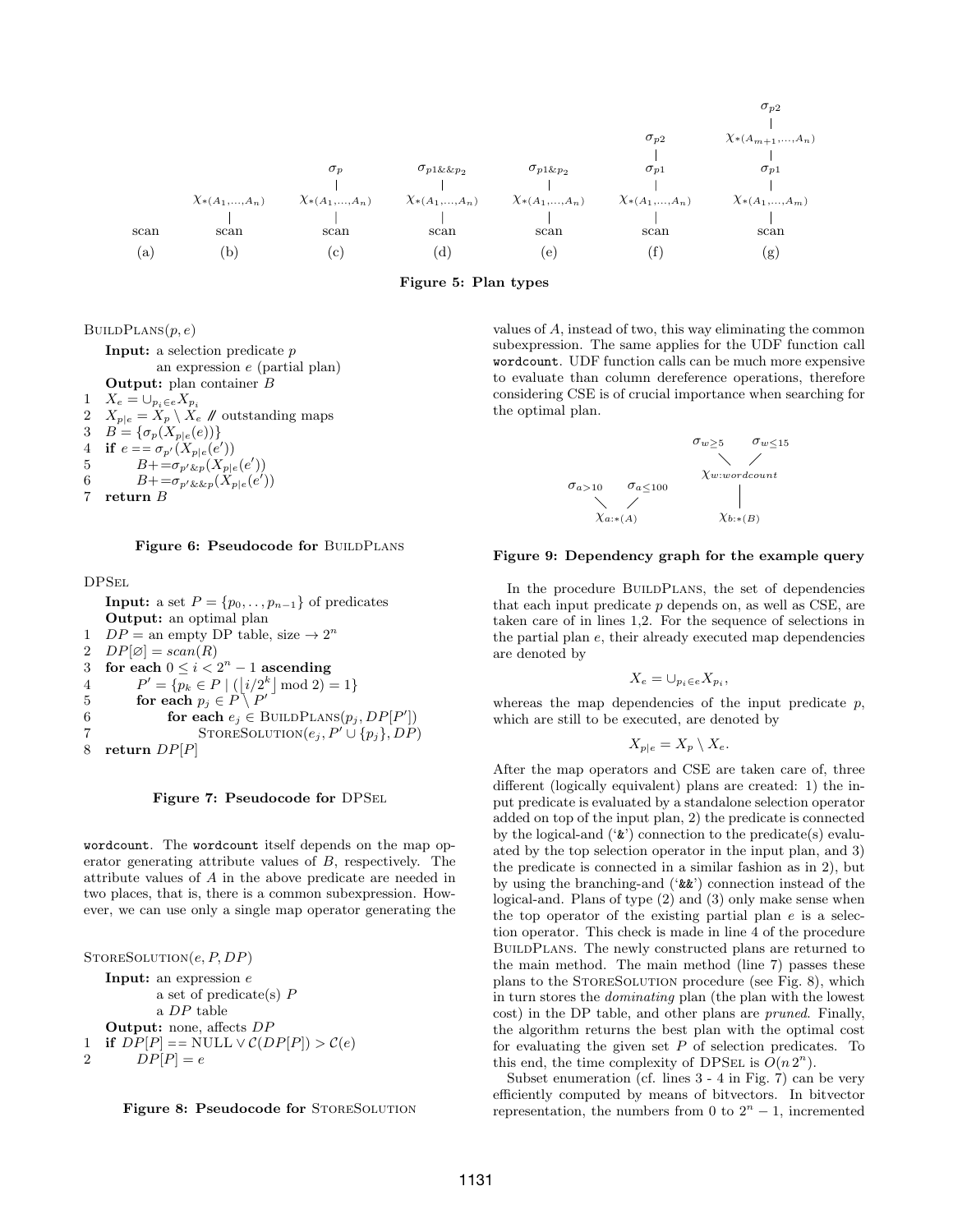by 1 represent all subsets of P. Such increments by 1 are in line with the DP strategy: for each subset  $P'$ , all subsets of  $P'$  are generated before  $P'$  itself.

Map dependencies in System Tx are also stored in bitvector, thus the computation of  $X_e$  and  $X_{p|e}$  can be done very efficiently by means of bitwise operators (e.g., OR, XOR).

# 7. EXPERIMENTAL RESULTS

The evaluation of predicates in data warehouses has become the major bottleneck for decision support queries [14]. We show in this section that there is a huge optimization potential not harvested by other optimization algorithms. For the experimental evaluation of our optimization algorithm DPSel, we compared it against two widely used algorithms.

In some commercial systems, predicates are ordered simply by ascending selectivity. One example of such a system is Vectorwise [34, 37]. We term the algorithm that orders predicates in ascending order of their selectivity as Sel. Other systems order predicates in ascending order of their *rank* (cf. Eq. (1)). We call this algorithm Rank.

In this section, we are interested in answering three questions. (1) What is the loss of plan quality if we apply SEL or Rank compared to DPSel. (2) What is the cost of applying DPSel instead of Sel or Rank. (3) What is the loss on plan quality in the presence of cardinality estimation errors.

For testing qualities of plans produced by DPSel vs. the other two algorithms, we have performed two sets of experiments. For the first set of experiments, we used predicates with varying costs (general case), whereas for the second set of experiments, we used inexpensive predicates with equal costs (special case). We enriched the experimental evaluation by running additional experiments using the TPC-H and the forest [5] dataset.

In order to set up the selectivities needed if we abandon the IA, we generated a pool consisting of 100 different predicates joint selectivities, for conjunctions containing up to 10 predicates. That is, for each combination of predicates and their subsets, 100 different joint selectivities were available.

Selectivities for single predicates  $P_i$  and pairs  $(P_i \wedge P_j) \forall i, j$ were generated randomly, uniformly distributed in [0, 1]. Their consistency was ensured by means of PDHGMp [25]. For the rest of predicates  $\wedge_{i\in I} P_i, I \subseteq \{1,\ldots,n\}$ , their joint selectivities were generated by the principle of maximum entropy (ME) [22]. Appendix B shows how to compute predicate selectivities efficiently on fly, by means of sampling.

We conclude the Experiments section with a comparison of the running times of the three algorithms. The experiments were run single-threaded, on a machine with Intel Xeon E5-2690 v2 3.00GHz processor. The machine had 120 GB of main memory, running a 64-bit linux operating system.

#### 7.1 General case

In this section we show the results of the performance of DPSel vs. the other two algorithms in terms of plan quality by using predicates with varying costs. Selection operators make only comparisons  $(=,\neq,<,\leq,>,\geq)$  over the values of subexpressions which they depend on, therefore, their cost was set to 1. The costs of the subexpressions that selection predicates depended on were generated randomly, uniformly distributed in [1,1000].

We ran three different experiments, each time starting with 3 and up to 10 predicates, and a pool containing in total

3 subexpressions. For each number of predicates, we ran the algorithms 100 times. For each run, a different predicates joint selectivity was picked from the pool of joint selectivities. For the first experiment, for each predicate we created a dependency graph containing a single subexpression. We assigned 1000 different random cost values to the subexpressions. We generated 100 different dependency graphs.

Since we were interested to find the maximum optimization potential of DPSel vs. the other two algorithms, we recorded the plans with the maximum cost difference from all the runs. We repeated the same experiment, where we varied the number of subexpressions on the dependency graphs. That is, we performed two more experiments, where the dependency graph for each predicate contained two and three subexpressions, respectively.

The results of this experiment are shown in Table 5. As the plan costs varied greatly, the plan costs of SEL and RANK are given relative to DPSel. Thus, this table contains the factors by which the plans produced by SEL and RANK are worse than the plans produced by DPSel.

For all the experiments, plans generated by DPSEL outperformed by a large margin both heuristics based algorithms. Starting with 3 predicates, DPSel outperformed Rank and Sel by a factor greater than 2, for all sizes of dependency graphs. With the increase in the number of predicates, the gap on plan qualities increased such that for 10 predicates DPSel beats Sel by a whopping factor of 110, and Rank by a factor of 7.

# 7.2 Special case

In this section we list our experimental findings of comparing the qualities of plans generated by DPSel and the other two algorithms (Rank, Sel) for inexpensive predicates with costs equal to 1. That is, we have limited the cost of the subexpressions to 1. As in the previous section, the cost of selection predicates was set to 1, as they perform only comparison operations  $(=,\neq,<,\leq,>,\geq)$  over the values generated by their respective subexpressions.

We have tested the algorithms starting with three and up to ten predicates, incrementally. For each number of predicates, we ran the algorithms 100 times. For each run, a different predicates joint selectivity was picked from the pool of joint selectivities.

For the first evaluation experiment, all the predicates were assigned dependency graphs containing a single subexpression. The results of this experimental evaluation are shown in Fig. 10. The y-axes show the per-tuple cost in nanoseconds (ns), whereas the x-axes show the number of predicates. The algorithms SEL and RANK produced the same results, due to the fact that all predicate costs are equal and, thus, can be safely neglected. For all the numbers of predicates, DPSel is the clear winner. Since all the predicates depended on one subexpression, DPSel applies CSE. In addition to CSE, DPSEL also minimizes the branch misprediction costs. Whereas in the case of RANK and SEL, the subexpression is evaluated for each selection, as CSE is not considered there. In addition, the two heuristics do not minimize branch misprediction costs.

Starting with three predicates, DPSEL produced plans that are a bit over 20% cheaper than those produced by Rank and Sel. With the increase in the number of predicates, the difference on plan quality produced by DPSEL and the other two algorithms increased as well. For 10 pred-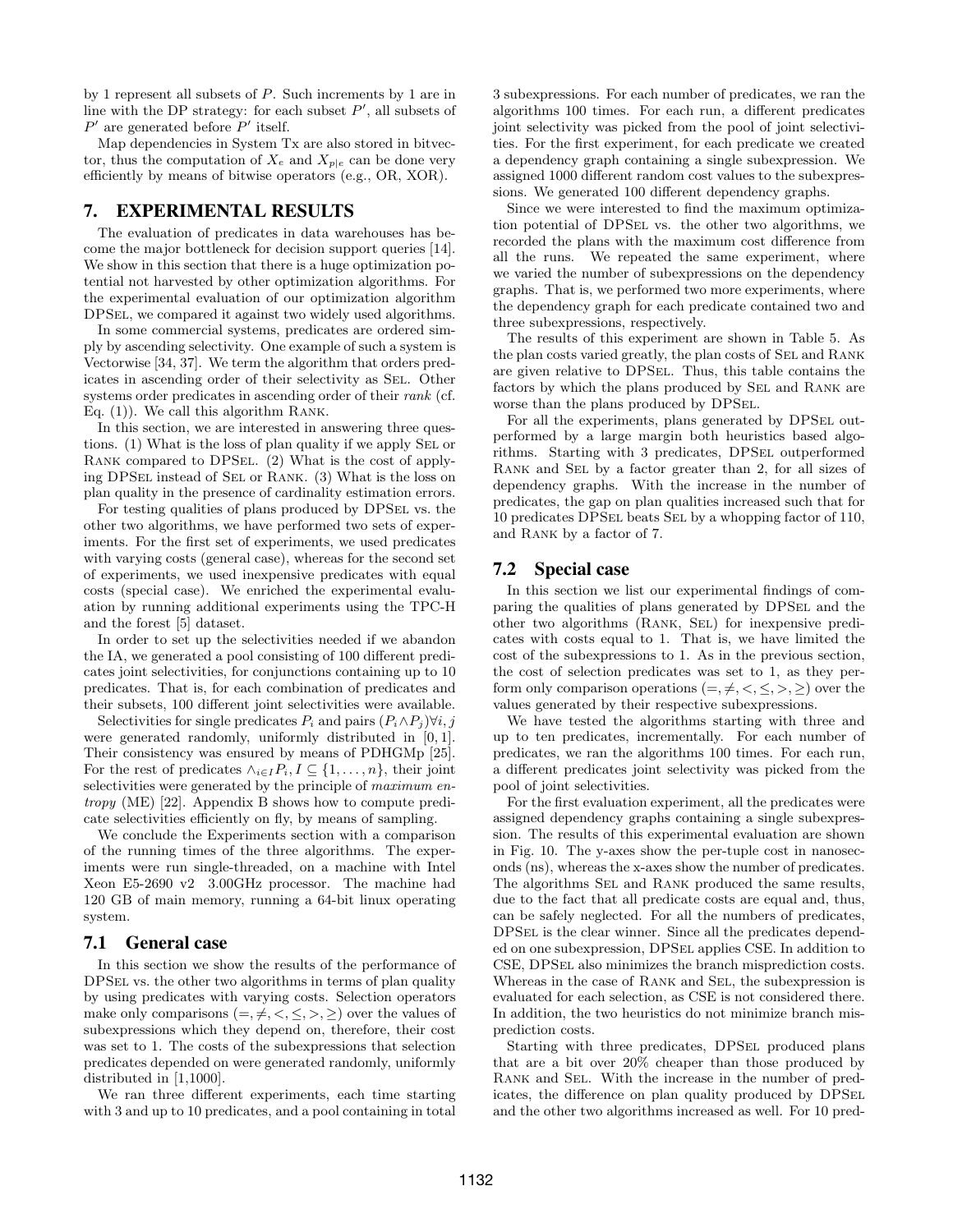|              | Nr. of predicates |            |                          |            |      |              |            |            |      |      |      |              |      |              |      |            |
|--------------|-------------------|------------|--------------------------|------------|------|--------------|------------|------------|------|------|------|--------------|------|--------------|------|------------|
|              |                   |            |                          |            |      |              |            |            |      |      |      |              |      |              | ΠU   |            |
| Nr. subexpr. | RANK              | <b>SEL</b> | RANK                     | <b>SEL</b> | RANK | $_{\rm SEL}$ | RANK       | <b>SEL</b> | RANK | Sel  | RANK | $_{\rm SEL}$ | RANK | $_{\rm SEL}$ | RANK | <b>SEL</b> |
|              | 2.6               | 2.7        | $\cdot$ .1               | 4.1        | 3.5  | 10.3         | - 0<br>4.0 | 35.1       | 5.1  | 38.4 | 5.8  | 64.3         | 6.4  | 80.5         | 6.9  | 110        |
|              | 2.6               | 2.6        | - 2 -<br>. J. 1          | 3.9        | 3.5  | 8.3          | 4.4        | 15.9       |      | 21.3 | 5.7  | 29.6         | 6.3  | 35.2         | 7.2  | 42.7       |
|              | 2.6               | 2.6        | 2 <sup>1</sup><br>. J. 1 | 3.1        | 3.4  | 3.4          | 3.8        | 3.8        | 4.3  | 4.3  | 4.8  | 4.8          | 5.3  | E 9<br>⊍.⊍   | 5.7  | 5.7        |

Table 5: Relative optimization potential (in factors!) of DPSEL vs. RANK and SEL



Figure 10: Plan costs for inexpensive predicates sharing a single subexpression

icates, the difference on plan qualities was as large as 40% in favor of DPSel. This is a large optimization potential, considering that we have evaluated inexpensive predicates.

We repeated the same experiment, but this time each selection depended on values of one unique subexpression. That is, there were no shared subexpressions among selections. This way, we have eliminated the optimization potential that DPSel harvests by employing CSE. The results of this experiment are shown in Fig. 11. We observe that the



Figure 11: Plan costs for inexpensive predicates, no shared subexpression

costs of plans produced by DPSel are nevertheless lower than those of Rank and Sel. This time, though, DPSel produced better plans solely due to minimizing the branch misprediction penalty.

We conducted yet another experiment. This time, we generated a pool of 10 different subexpressions. Each selection predicate formed a dependency graph containing 3 different subexpressions chosen randomly from the pool of subexpressions. As in Sec. 7.1, 100 different dependency graphs were generated. As before, the algorithms were tested using 100 different predicates joint selectivities. There results of this



experiment are shown in Fig. 12. We observe similar results

Figure 12: Plan costs for inexpensive predicates depending on 3 different subexpressions

to the case when a single subexpression was shared among all selections (see Fig. 10). Despite the fact that we have only evaluated cheap predicates with fixed costs, DPSel produced plans that are over 40 % cheaper than the heuristics based algorithms. For all the number of predicates, DPSel consistently beats Rank and Sel.

# *7.2.1 TPC-H dataset*

For the TPC-H dataset, we have used a query with three predicates over the lineitem table:

#### SELECT \* FROM lineitem

## WHERE orderkey <= 5889891 AND partkey <= 153588 AND suppkey <= 9960;

The lineitem table was generated using scaling factor (SF) 1, yielding a total of slightly over 6 million tuples.

| Algorithm                 |      | Est. plan cost [ns]   Evaluation cost [ns] |
|---------------------------|------|--------------------------------------------|
| $\vert$ DPS <sub>EL</sub> | 8.49 | 8.99                                       |
| $RANK/SEL$   12.09        |      | 12.59                                      |

#### Table 6: DPSEL vs. RANK and SEL over TPC-H dataset

The results of this experiment are shown in Table 6. The second column of the table shows the estimated plan costs in time-per-tuple for each algorithm, whereas the third column shows the actual measured plan costs, by running the plans in System Tx.

The loss in plan quality of heuristics based algorithms relative to DPSEL is a factor 1.4 or  $40\%$ . This is a huge gap considering that the predicates were cheap to evaluate, there were no common subexpressions, and the query contained only three predicates!

In addition to the gap on plan qualities, this experiment confirms that our cost model is extremely precise: the estimated plan costs differ from the true measured costs only after the decimal point.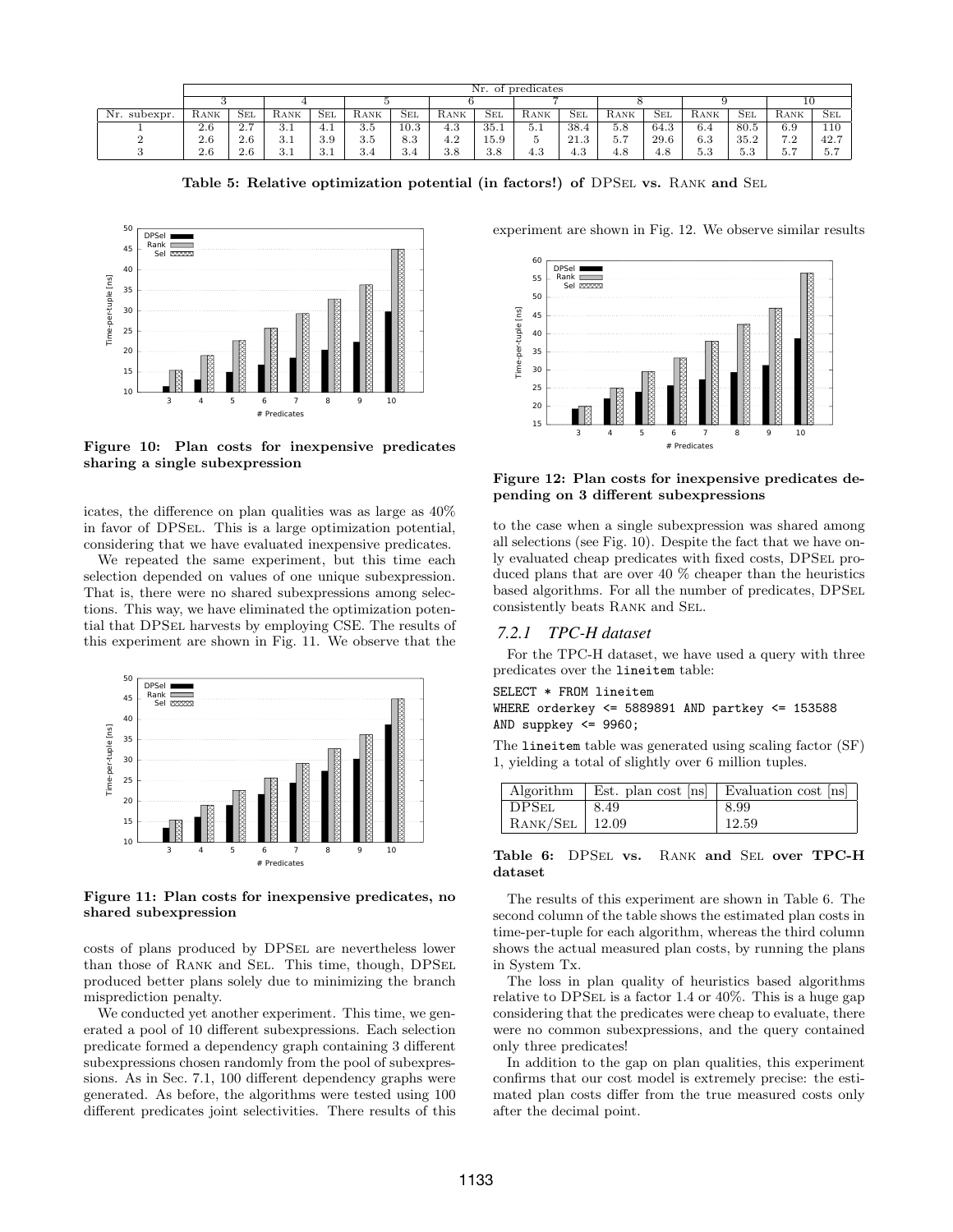#### *7.2.2 Forest dataset*

In this section, we present the experimental evaluation of DPSel vs. Rank and Sel by using the forest [5] dataset.

The materialized relation of the forest dataset contains 54 attributes, and 581.012 tuples. This rather wide relation validates the importance of optimizing conjunctive queries.

For the forest dataset, we used 4 cheap range predicates over different attributes of the forest relation. That is, all predicates had equal costs. The predicates were of the type  $c_1 \leq \text{attr}_i \leq c_2$ , where  $c_1, c_2$  denote integer constants.

We generated randomly 1 million queries over random attributes of the forest relation, with random predicate constants (i.e.,  $c_1, c_2$ ). The results of this experiment are shown in Table 7. DPSel beats the other two heuristics algorithms

|                 | Algorithm   Equal costs   Varying costs |
|-----------------|-----------------------------------------|
| $RANK/SEL$ 2.01 | 21.42                                   |

Table 7: Relative optimization potential of DPSel vs. Rank and Sel over the forest dataset

by a factor of 2. An optimization potential of factor 2 is quite large, considering that predicates were cheap to evaluate, and the query contained only 4 predicates.

We have repeated the same experiment, but this time we assigned to subexpressions random costs uniformly distributed in the range  $[1,100]$ . As expected, DPSEL beats the other two algorithms, this time by a large factor of 21 (cf. Table 7, third column).

#### 7.3 Plan quality loss in presence of cardinality estimation errors

We cannot expect that a database system has detailed and more importantly correct knowledge about the joint frequency distribution of attribute values for a relation of interest. In this section, we experimentally investigate the influence of estimation errors on the plan quality for conjunctive predicates.

In order to introduce a defined error, we have deliberately multiplied the true predicate selectivities with an error factor  $(f)$ . The goal was to find the maximum deviation factor on the plan quality between  $e_{opt}$  and  $e_{best}$ , where  $e_{opt}$  denotes the optimal plan and  $e_{best}$  denotes the best plan picked under an erroneous cost function, i.e., a cost function which has to work with erroneous predicate selectivities.

For this experiment we have used the forest [5] dataset, a set of eight predicates, and a pool containing 10k different predicate joint selectivities. All the predicate joint selectivities were multiplied by the error factor  $f$ . There were 1k different values picked randomly from the set  $\{f, 1/f\}$ , for all  $f := \{2, 3, 4, 5\}$ . For predicates with varying costs, 100 different values for subexpression costs were chosen, uniformly randomly distributed in the range [1, 100]. For predicates with equal costs, all subexpressions were assigned equal costs.

The maximum deviation ratio  $(\mathcal{M}(e_{best})/\mathcal{M}(e_{opt}))$  over all runs was recorded. Recall that  $\mathcal{M}(e)$  denotes the true measured costs for some plan e. The results of this experiment have been shown in Table 8. In the light of theorem 4.1, the maximum deviation on plan costs between  $e_{best}$  and  $e_{opt}$  is surprisingly low. That is, the maximum deviation factor on the plan quality between  $e_{opt}$  and  $e_{best}$ remains well bellow  $q^2$  for all values of f.

|   | Equal costs | Varying costs |
|---|-------------|---------------|
| 2 | 2.27        | 3.03          |
| 3 | 2.66        | 5.03          |
| 4 | 3.14        | 6.97          |
| 5 | 3.3         | 8.64          |

Table 8: The max q-error between  $e_{best}$  and  $e_{opt}$  for different f values

# 7.4 Runtime

In this section, we show the performance of DPSEL against RANK and SEL in terms of their running times.

We measured the runtime performance of the three algorithms, starting with two and up to 10 predicates in total. The results of these measurements are shown in Fig. 13. The y-axis denotes the runtime in milliseconds (ms), where-



Figure 13: The evaluation results of runtime performance

as the x-axis denotes the number of predicates that were fed to the algorithms.

Although DPSEL has  $O(n 2<sup>n</sup>)$  complexity, its runtime for up to 10 predicates is very low, under 0.6 milliseconds. Considering its optimization potential of factor 7 against Rank, and factor of 110 against Sel, the optimization time under 0.6 ms is certainly worth the effort.

# 8. CONCLUSIONS AND FUTURE WORK

We presented the first optimization algorithm for conjunctive queries that does not rely on assumptions like IA and CC. Furthermore, it takes CSE into account, while supporting logical-and( $\&$ ) and branching-and( $\&\&$ ) for evaluating conjunctions. Experimentally, we showed that the loss in plan quality if relying in IA and CC can be as high as a factor of 100, compared to the optimal plan.

Since cost models are the fundament of query optimization, we spent some pages not only to present a cost model, but also to argue that the q-error is the preferred metrics to measure the deviation of actual from estimated plan costs. This is due to a new theorem presented that directly links the q-error of a cost model to plan quality. To the best of our knowledge, this is the first time such a link has been proven for any error metric.

## 9. REFERENCES

[1] D. Abadi, D. S. Myers, D. J. DeWitt, and S. R. Madden. Materialization strategies in a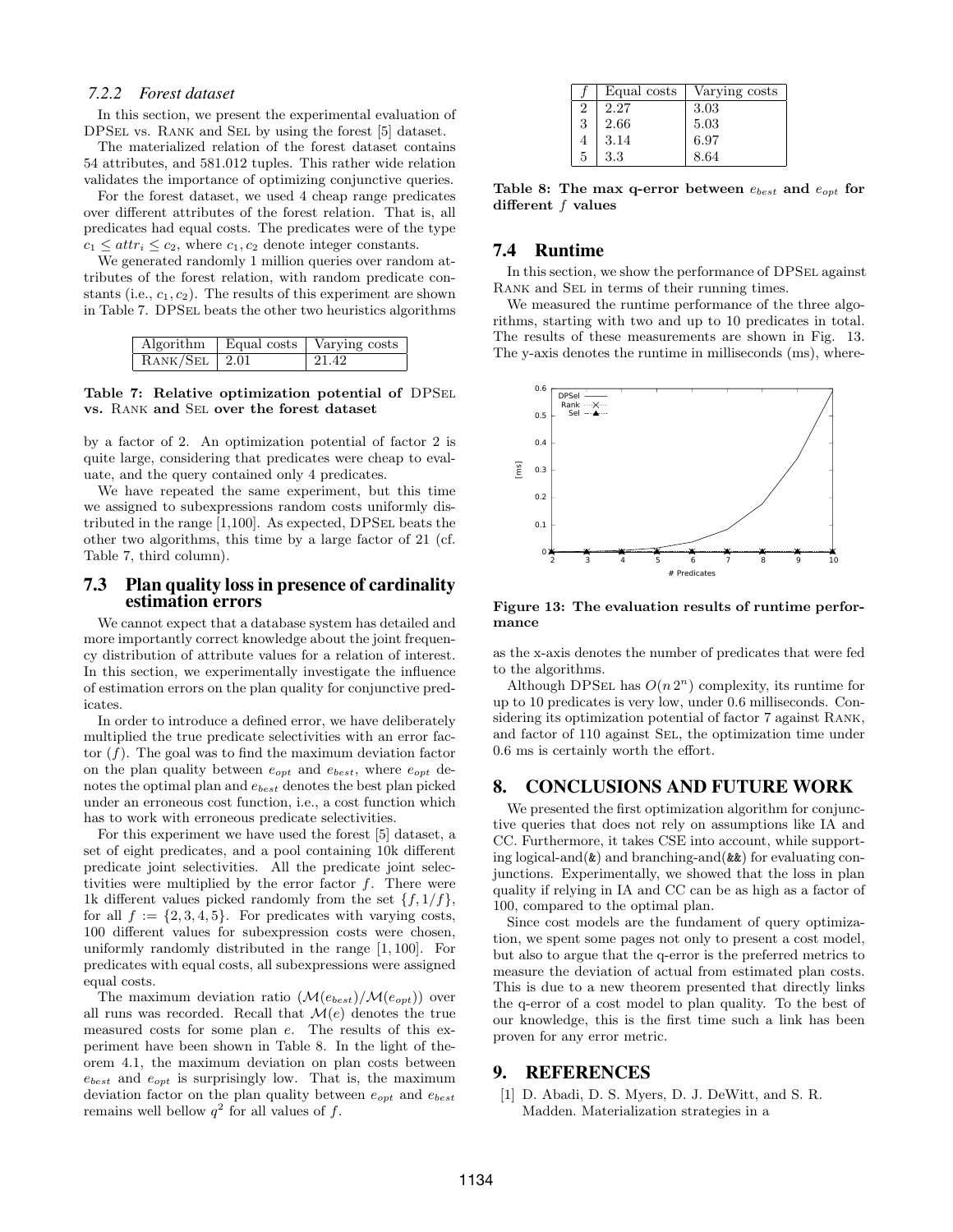column-oriented DBMS. In ICDE 2007, pages 466–475, 2007.

- [2] J. A. Blakeley, W. J. McKenna, and G. Graefe. Experiences building the open oodb query optimizer. In SIGMOD, volume 22, pages 287–296, 1993.
- [3] M. Charikar, S. Chaudhuri, R. Motwani, and V. Narasayya. Towards estimation error guarantees for distinct values. In PODS, pages 268–279, 2000.
- [4] S. Christodoulakis. Implications of certain assumptions in database performance evauation. TODS, pages 163–186, 1984.
- [5] College of Natural Resources Colorado State University. Forest dataset. http://kdd.ics.uci.edu/ databases/covertype/covertype.data.html.
- [6] T. H. Cormen, C. E. Leiserson, R. L. Rivest, C. Stein, et al. Introduction to algorithms. MIT press Cambridge, 2001.
- [7] G. Cormode, M. Garofalakis, P. Haas, and C. Jermaine. Synopses for Massive Data: Samples, Histograms, Wavelets, Sketches. NOW Press, 2012.
- [8] C. Diaconu, C. Freedman, E. Ismert, P.-A. Larson, P. Mittal, R. Stonecipher, N. Verma, and M. Zwilling. Hekaton: SQL server's memory-optimized OLTP engine. In SIGMOD, pages 1243–1254, 2013.
- [9] P. Gibbons. Distinct sampling for highly-accurate answers to distinct values queries and event reports. In VLDB, pages 541–550, 2001.
- [10] M. Grund, J. Krüger, H. Plattner, A. Zeier, P. Cudre-Mauroux, and S. Madden. HYRISE: a main memory hybrid storage engine. PVLDB, pages 105–116, 2010.
- [11] J. M. Hellerstein and M. Stonebraker. Predicate migration: Optimizing queries with expensive predicates, volume 22. ACM, 1993.
- [12] T. Ibaraki and T. Kameda. On the optimal nesting order for computing n-relational joins. TODS, pages 482–502, 1984.
- [13] IBM. Soliddb. http://www.ibm.com/software/data/soliddb.
- [14] R. Johnson, V. Raman, R. Sidle, and G. Swart. Row-wise parallel predicate evaluation. VLDB, pages 622–634, 2008.
- [15] R. Kallman, H. Kimura, J. Natkins, A. Pavlo, A. Rasin, S. Zdonik, E. P. Jones, S. Madden, M. Stonebraker, Y. Zhang, et al. H-store: a high-performance, distributed main memory transaction processing system. PVLDB, pages 1496–1499, 2008.
- [16] C.-C. Kanne and G. Moerkotte. Histograms reloaded: The merits of bucket diversity. In SIGMOD, pages 663–674, 2010.
- [17] A. Kemper and G. Moerkotte. Advanced query processing in object bases using access support relations. In VLDB, pages 290–301, 1990.
- [18] A. Kemper, G. Moerkotte, and M. Steinbrunn. Optimizing boolean expressions in object bases. In VLDB, pages 79–90, 1992.
- [19] A. Kemper and T. Neumann. HyPer: A hybrid OLTP&OLAP main memory database system based on virtual memory snapshots. In ICDE, pages 195–206, 2011.
- [20] R. Krishnamurthy, H. Boral, and C. Zaniolo. Optimization of nonrecursive queries. In VLDB, pages 128–137, 1986.
- [21] V. Leis, A. Gubichev, A. Mirchev, P. Boncz, A. Kemper, and T. Neumann. How good are query optimizers, really? VLDB, pages 204–215, 2015.
- [22] V. Markl, P. J. Haas, M. Kutsch, N. Megiddo, U. Srivastava, and T. M. Tran. Consistent selectivity estimation via maximum entropy. The VLDB journal, 16(1):55–76, 2007.
- [23] V. Markl, G. Lohman, and V. Raman. LEO: An autonomic query optimizer for DB2. IBM Systems Journal, 42(1):98–106, 2003.
- [24] G. Moerkotte. Building Query Compiler. 2014. pi3.informatik.unimannheim.de/˜moer/querycompiler.pdf.
- [25] G. Moerkotte, M. Montag, A. Repetti, and G. Steidl. Proximal operator of quotient functions with application to a feasibility problem in query optimization. Journal of Computational and Applied Mathematics, 285:243–255, 2015.
- [26] G. Moerkotte, T. Neumann, and G. Steidl. Preventing bad plans by bounding the impact of cardinality estimation errors. VLDB, pages 982–993, 2009.
- [27] K. Munagala, S. Babu, R. Motwani, and J. Widom. The pipelined set cover problem. In Database Theory-ICDT 2005, pages 83–98. Springer, 2005.
- [28] T. Neumann. Efficiently compiling efficient query plans for modern hardware. PVLDB, pages 539–550, 2011.
- [29] T. Neumann, S. Helmer, and G. Moerkotte. On the optimal ordering of maps and selections under factorization. In ICDE, pages 490–501, 2005.
- [30] Oracle. TimesTen In-Memory Database. http://www.oracle.com/technetwork/database/ database-technologies/timesten/overview/index. html.
- [31] K. A. Ross. Conjunctive selection conditions in main memory. In *SIGMOD*, pages 109–120, 2002.
- [32] SAP. In-Memory Computing (SAP HANA). http:// www.sap.com/pc/tech/in-memory-computing-hana/ software/overview/index.html.
- [33] S. Setzer, G. Steidl, T. Teuber, and G. Moerkotte. Approximation related to quotient functionals. Journal of Approximation Theory, pages 545–558, 2010.
- [34] J. Sompolski, M. Zukowski, and P. Boncz. Vectorization vs. compilation in query execution. In Proceedings of the Seventh International Workshop on Data Management on New Hardware, pages 33–40, 2011.
- [35] K. Tzoumas, A. Deshpande, and C. Jensen. Efficiently adapting graphical models for selectivity estimation. VLDB Journal, 22:3–27, 2013.
- [36] VoltDB. In-memory database. http://www.voltdb.com.
- [37] M. Zukowski, M. Van de Wiel, and P. Boncz. Vectorwise: A vectorized analytical dbms. In ICDE, pages 1349–1350, 2012.